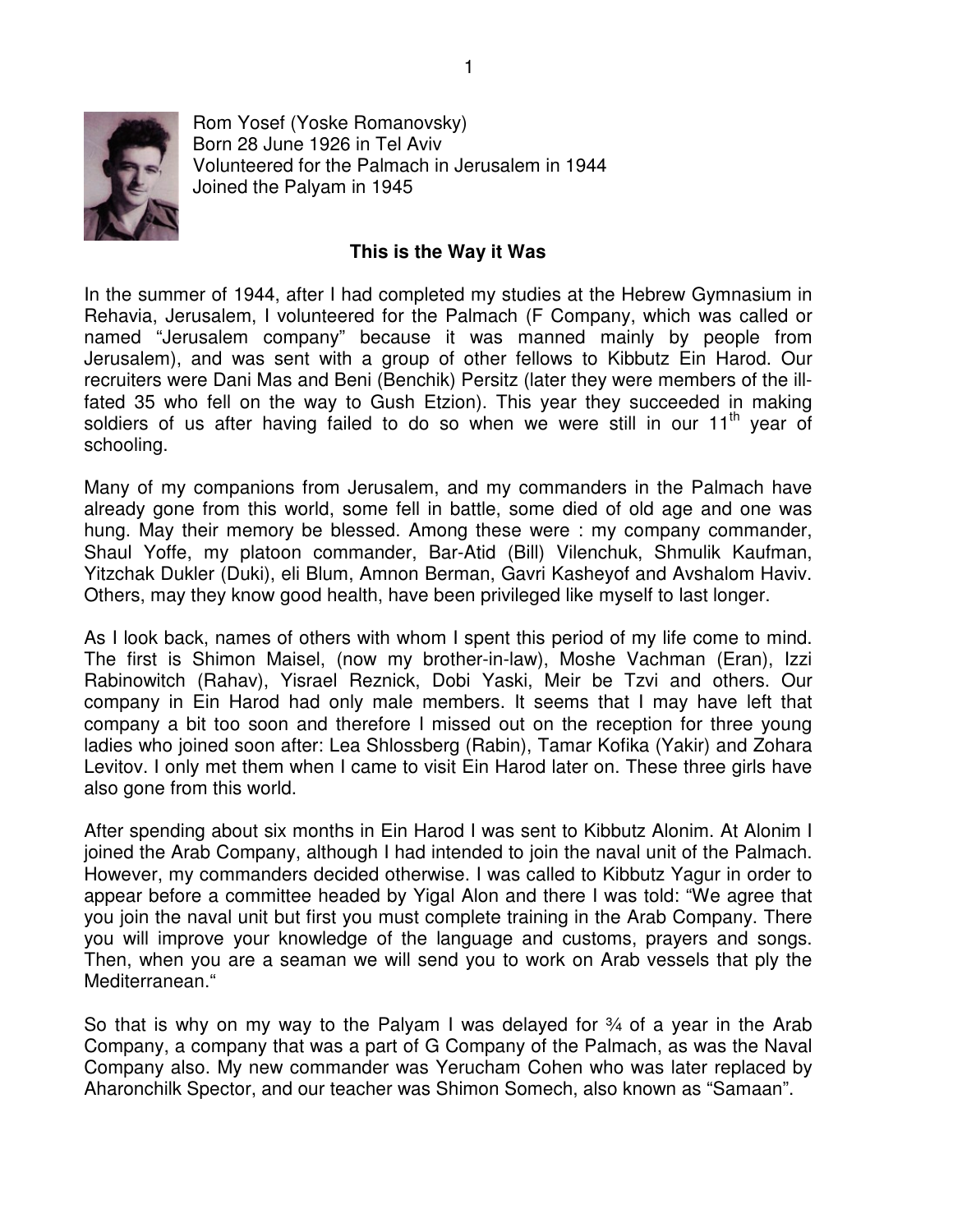There followed 9 long months in Kibbutz Alonim and in Sheik Abrech with the Zaid family, and in Kibbutz Ginosar and finally at Kibbutz Yagur. My good friend, Gavri Kasheiof came with me from Ein Harod and another good friend and Ashkenazi like me, Uri Tahon was also there. In the course of time they both left that company while I continued on. I remained the only Ashkenazi in the whole company and my name, Yoske Romanovsky stood out like a sore thumb, although many of the others did have the first name 'Yoske'. The reason for my being 'punished' by having to remain in the Arab Company was that at school I had taken my final exams in Arabic. I knew the language and had taught it. I have written elsewhere more extensively about my period of service at Ein Harod and in the Arab Company, so I will not say more about this here.

This article will emphasize my activities in the Palyam, so I will only recount two small incidents from that periods at Ein Harod and in Yagur.

## **Ein Harod Period**

One night my platoon went out for field practice under the command of Bill. We crossed the Emek road in the direction of the Gilboa Range when suddenly we stood still when we heard the whisper of the platoon commander. We sat down on that spot. Not far ahead of us we saw the figure of a man riding a horse, but he was also stationary. He stood and waited and we sat and waited. We waited until the moon came up and then the horse rider shouted "Ahlan, Ahlan"!! (greetings, in Arabic) and dashed forward. It turned out later that the rider was Menachem Krupasky, a son of Kibbutz Ein Harod and a relative of mine. That was his way of greeting the moonrise.

## **The Arab Company Period**

As I said before, G Company was a melting pot that included special Palmach outfits. It included seamen, flyers, the German unit and the Reconnaissance unit. One day we left our base at Yagur for a day of sports activity at Caesarea. We waited at the old Egged bus station for our transport. Somehow and for seemingly no reason at all we found ourselves in the midst of a brawl with some other young fellows who were also waiting there at the bus station. During the altercation I was seized by several of these hooligans and received some pretty good blows from them while they cursed me and yelled at me; "You dirty Frenk" (a Jew of Sephardic descent).

The other guys in my outfit noticed my plight and came to my rescue, leaving my attackers in a mauled and pitiful state. They all heard how I had been cursed as a 'Dirty Frenk', and that made my day. From now on I had entered the exclusive club and was no longer an Ashkenazi outcast in my unit. Some time afterwards, my commander in the naval course at Caesarea, Yisrael Aurbach, told me that he happened to be waiting at that bus station on that day and was witness to what had happened there. Anyhow, to end this story properly, I can report that later on that day of sport our team won the rope-pulling event.

At the end of 1945 another naval course was about to begin at Caesarea. Finally, I was allowed to transfer over to the Palyam and to realize my ambitions and take part in the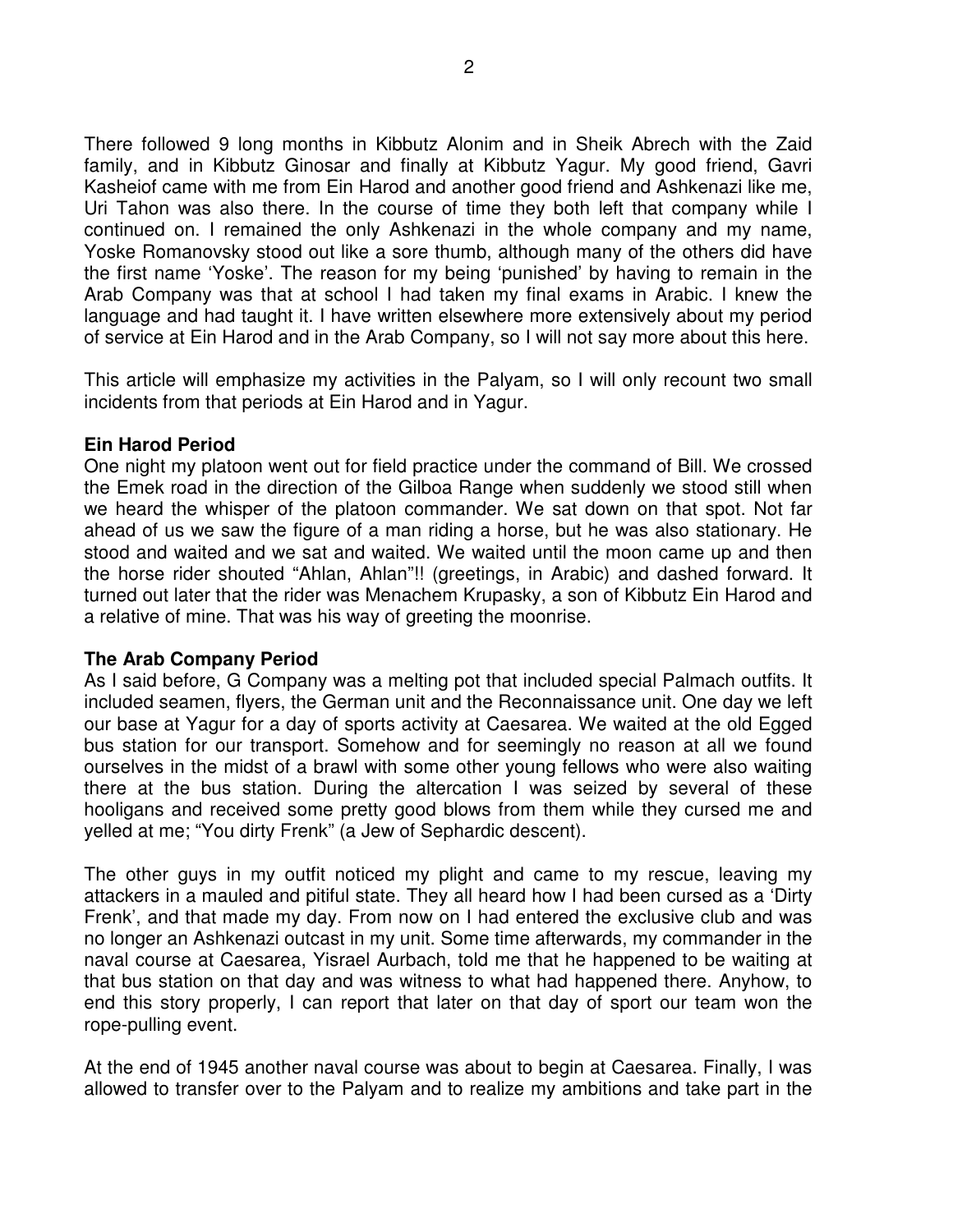basic seamen's course. I had been in the Palmach for two years and was still considered a 'paratrooper'(newcomer) with a minimum wage of 1 Lira per month. I was jealous of those veterans in the course who received two Liras per month; but there were even greener soldiers than me in that course. This was the fifth seamen's course under the command of Avraham Rikman. I imagine that others have written about this course so I will pass on. In any case, if someone does want more information about my

service in the Palmach/Palyam, and if they will ask any member of my family**,** they will be able to read mountains of what I have written about this period in various memoirs of that period that I wrote.

Here, I will just give some brief information of various activities in which I participated until we reach that fateful "Black Saturday"

- I participated in the attempts to remove immigrants from the shores of Caesarea, Shefayim, Tel Aviv and Nahariya.
- Stealing weapons from running trains in the Pardes Hanna region to a safe hideout in Kaesarea.
- On the night when the railway lines were sabotaged, we sabotaged the lines between Pardes Hanna and Hadera
- I took part in the attack on the Sidna Ali Police Station

Naval officers training course No.3 was over on Friday, 28<sup>th</sup> June 1946 and two days later we were supposed to make a training voyage to Cyprus on the Hapoel sailing vessel, the "Arlosoroff". That same day was my 20<sup>th</sup> birthday and my friends made me a little birthday party. There was something peculiar, a certain tension in the atmosphere that foreboded something bad was going to happen. Nevertheless, I did not go to visit my girlfriend Aliza who was at Ginosar, where she participated in a sports course with her Company of the Palmach.

In any case, I did happen to be at Yagur that Saturday and so I was arrested together with all the others at Yagur on that "Black Saturday" and spent the next few weeks in Atlit and in Rafiah until I was finally freed after a two month 'forced rest' under the assumed name of Yosef Drobnitz. This was a name that belonged to a member at kibbutz Ein Harod, and which I adopted. I had survived two years of the Palmach and two months of arrest and came back to civilization looking fit and plump and with a shaven head.

After a short vacation I was appointed head instructor of the  $7<sup>th</sup>$  naval course at Michmoret. The commander was the dry-land Palmachnik, Shlomo Shlauch. Everything went along smoothly, until one day Gershon Karlinsky, my friend from the 5<sup>th</sup> naval course, arrived from Caesarea on a small motor boat. He was a messenger of the change of my destiny, as from that day on I was not to continue as an instructor and not to continue with my plans to accompany immigrants; it was the start of my career as a member of the special naval sabotage squad under the command of Yochai ben Nun. Gershon had been sent by Yochai in order to receive permission from Shlomo that I be relieved for one day so that I could return with him to Caesarea and report for an interview with Yochai.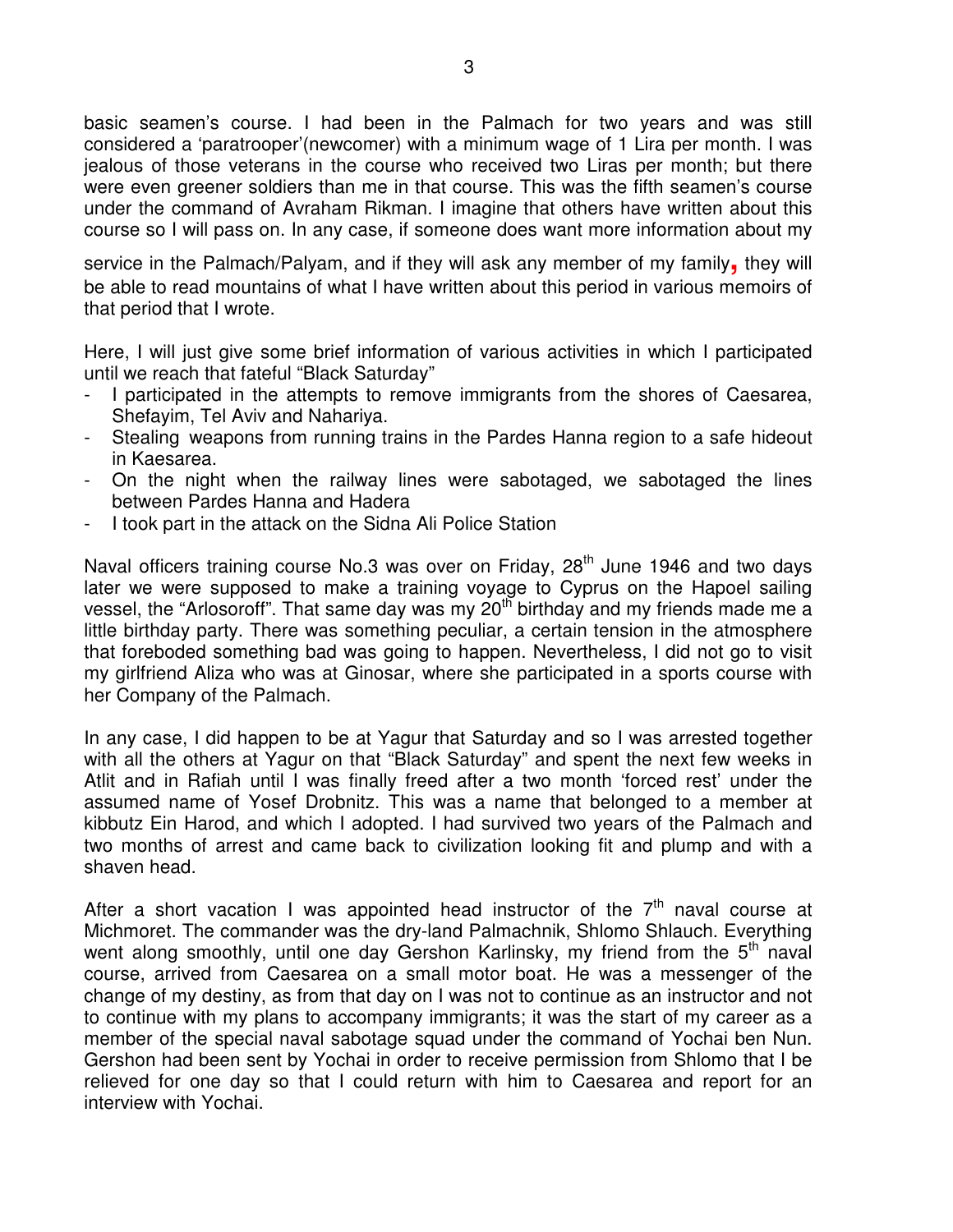Permission was granted and I was given to understand by Gershon that Yochai wants me to volunteer for his squad, and if I were to do so then the Palyam Headquarters would support the request and it would be approved. I agreed, and returned to Michmoret just to collect my things and take my leave.

My girlfriend Aliza did not know of my change of address and came to visit me one day at Michmoret only to be told that I was not there and had moved to Caesarea. She was rather desperate and did not know what to do next, but the fellows at Michmoret took matters in hand and volunteered to take her to Caesarea by sailboat. That is what they did.

Things became complicated when they set out to sea and a strong North wind came up. The boat slowly advanced in zig-zags, night fell and opposite Givat Olga they decided to call it quits and to return to Michmoret. Aliza did not agree to this and asked to be put off to shore where they were. "I will continue from here by foot", she said, and there was no denying her. We were already known in the Palyam as a steady-going couple. Late that same night there was a knock on the door of my hut and there she stood. It was difficult for me to believe my own eyes and the story of her adventure. She had had to bypass a British police station at night, alone, and walk quite a few km's in order to get to our base. Was that bravery? Or silliness? That was just another step in the creation of a "Catholic" couple that has weathered the test of time.

I cannot conclude this chapter without devoting a bit more space to my friend Gershon Karlinsky, today Agmon, of Kibbutz Maagan Michael. Long ago, I was a frequent visitor in his kibbutz as there were a number of ventures in which we cooperated. One such episode involved moving the ship "Shikmona" through the Suez Canal prior to the Six Day War, helping the factory "Tzuron" in his kibbutz, etc. We had other mutual friends who used to be in that kibbutz also; such as Yochai ben Nun and Yossale Dror. Now there remain only two widows and two graves of friends/ commanders, and Gershon. Gershon was my first partner when I was in Yochai's unit and it was with him that I commenced my third year of my service. We were only partners for a short time and then our ways parted.

The first assignment of Gershon and me was to penetrate the port of Haifa and to bring back certain information. We were caught however, when we were inside the port area and we were brought handcuffed together to the Detective Headquarters on Kings Street. Yochai saw us from a distance and recently, Moshe Lipson told me that he was also a witness to this scene. We spent that night in jail with a medley assortment of criminals and were released on bail the following day.

Two complicated operations of the naval sabotage squad are recounted in detail in the Palmach Book and elsewhere. The first has to do with the oil jetty in the port of Haifa and is told by Yochai ben Nun. The second has to do with the deportation ship "Ocean Vigour" in Cyprus and is told by Yossale Dror. I shall add some of my own comments here. Those two excellent commanders drew an accurate picture of the events and I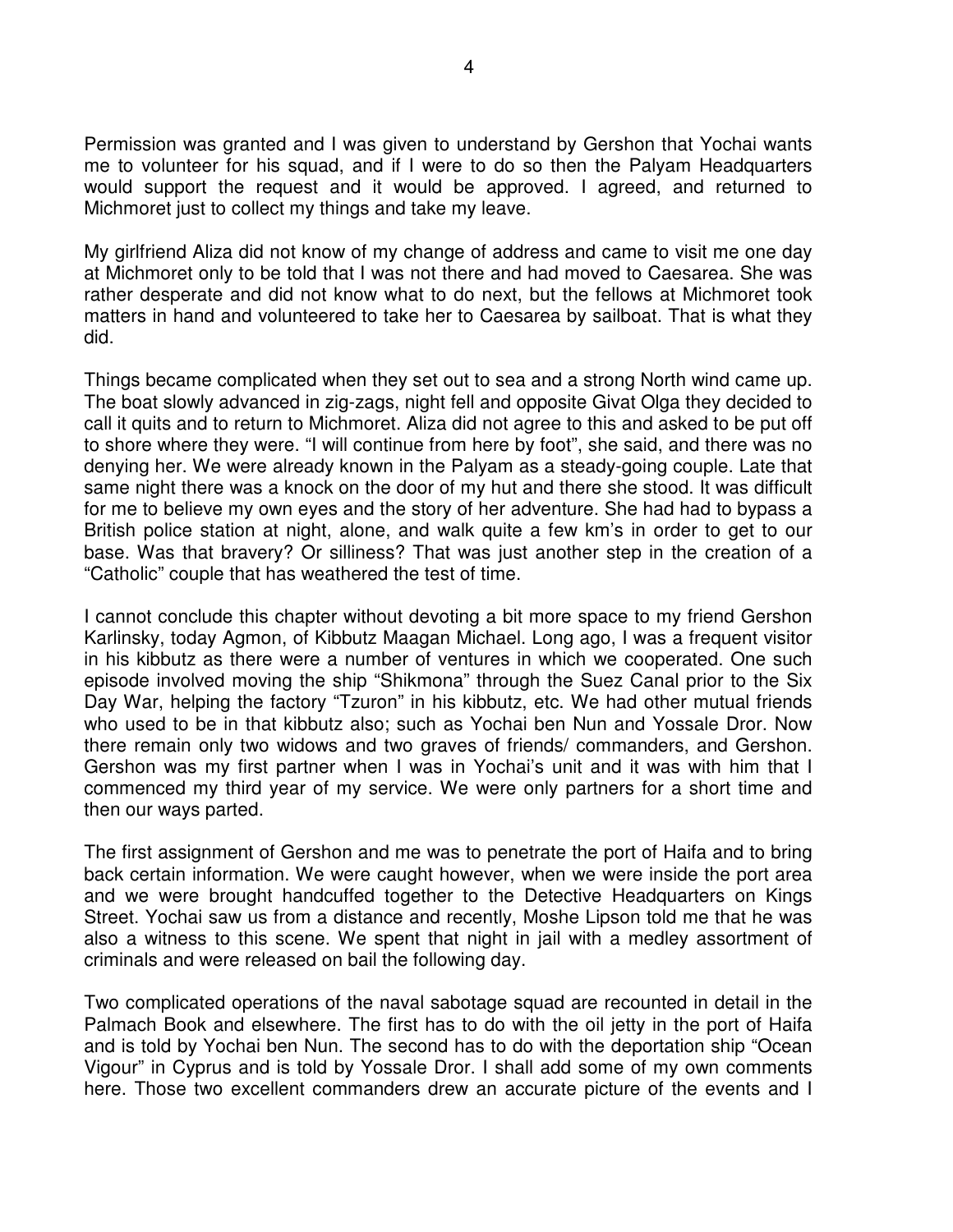hope that what I add will also be of interest, and I hope that in this case "anyone that adds does not detract".

# **The "Oil Jetty" Action**

This job failed and the failure is described accurately and in detail by Yochai. Yochai was convinced until his dying day that someone had squealed. He was convinced that the one who did so was one of the Jewish leaders in Haifa. "They did not want any trouble in their town". That was Yochai's view and there were others who agreed with him. I myself have no source of information on the subject and cannot therefore verify or deny Yochai's opinion. Nor can I be convinced by the views of Shabtai Teveth as expressed in his book, "The Shearing Season".

One of our men, who worked in the Lightrich Company, whose ship was used to transport the mine was a fellow called Yitzchak Davidovitch and he was one of those who established the Israeli Navy. He changed his name to Dvir, and commanded various ships in the navy and reached the rank of Commander. I never had the opportunity to confront "Itshe" as he was called and he has since departed this world, may his memory be blessed. So, as far as I am concerned, the reason for the failure of this mission remains a mystery to this very day.

(Joseph Rom notes that due to new information that he received in 2008, he changed his mind to Yochai's).

The explosive device that was designed to detonate the mine was superbly designed. Some elements were constructed in several different places but the whole thing was assembled at Kibbutz Ein Harod. Yigal Alon was personally interested in the device and continually asked how its development was progressing. He told us that he wishes the mine was to be exploded when the ship "The Palmach" was to approach the shore of Israel, and if it were caught. Some other vignettes which I recall from that period: we would make a trial run on the device in Ein Harod's swimming pool, which was no more than an oversized puddle of mud. However we were ready to suffer the mud because the pool was close to the workshop where necessary repairs or adjustments could be made. Yochai and I would make frequent trips to Alick, in Jerusalem. He was Amos Horev's father, and a genius. Moshe Lipson, my partner, resided in the same room with me in the Carmeliya Hotel which was within walking distance of Yochai's mother's house. She was like a mother to all of us; she was warm and intelligent and one could talk with her about any subject.

## **Cyprus and the Ocean Vigour Episode**

When we sailed to Cyprus, Yochai and I, Shmuel Yanai ("Samek") came also with us. He was the commander of the Palyam and knew the island from previous visits. All the military equipment that we took with us was well-wrapped and sealed water-tight. The idea was that if we ran into the British we would throw the stuff overboard and if necessary we could cut the line altogether. When we were close to shore we took all the equipment with us into a rowboat and rowed to shore as fast as we could. When we were half the distance to the shore we heard the engine of our fishing vessel that was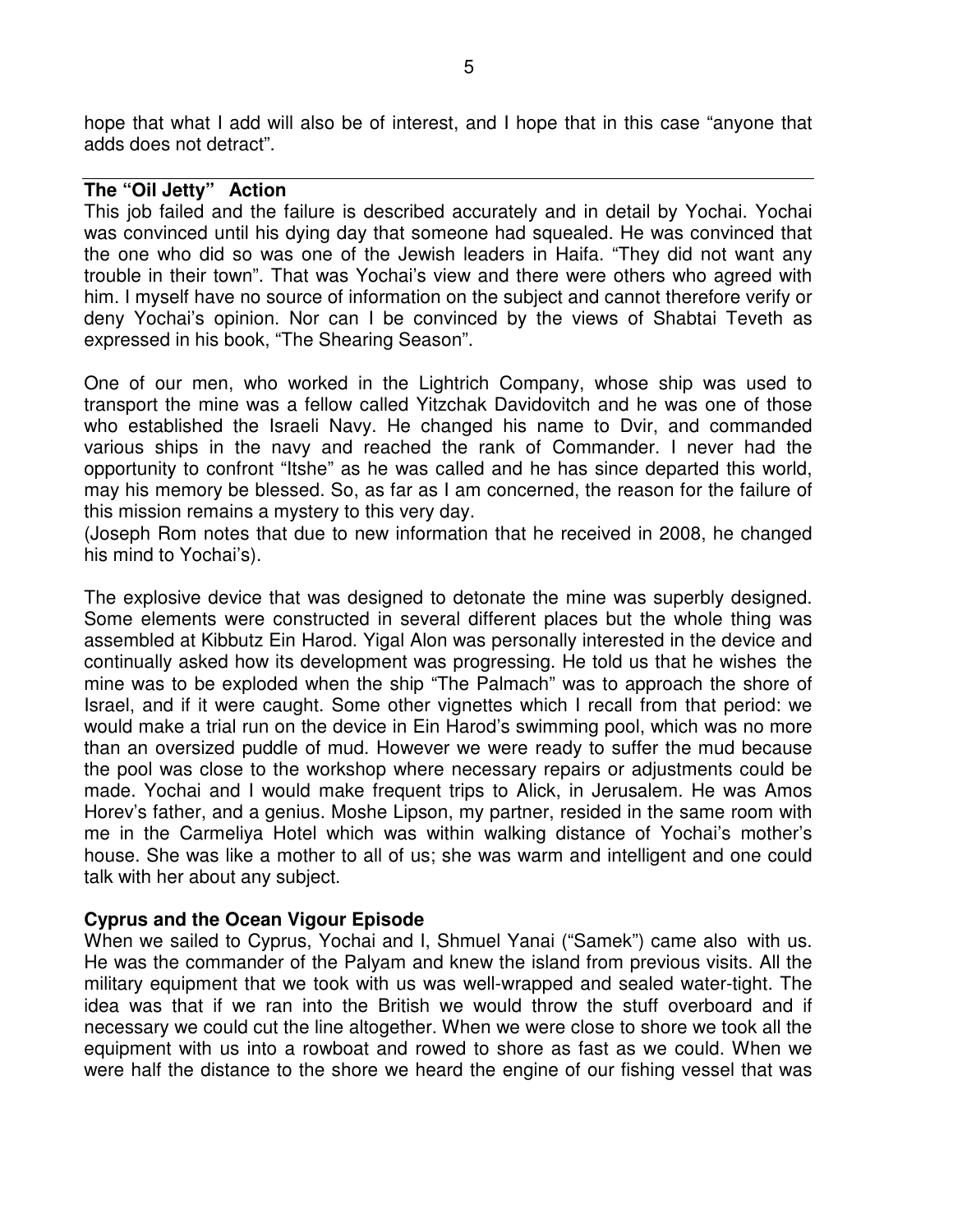supposed to wait. It turned and disappeared into the distance. We cursed like hell and as darkness descended we continued to row into the night.

How will we be able to hide so much equipment? Especially when we are on a shore that we are not familiar with? How can we do this quickly, and at night? We each had a heavy type of hoe with us and each one dug a hole and buried some of the stuff. We then covered up the digs and tried to hide our having trampled around the area. When we had completed and arranged everything that we could think of we sank the boat in fairly deep water opposite the site that we had dug. The shore looked the same to the left and to the right for quite a distance but we were able to agree on how we would be able to find the spot and we hoped that we would be able to do so. Each one showed the others exactly where he had buried his share. We then changed into ordinary clothes and walked towards the lights that we could see in the distance.

We arrived at a café in the southern part of the city of Famagusta and from there by taxi to the home of a friend of Samek, a former Israeli and a local orchard farmer. It seemed that he was someone whom we could trust. What happened next is well known and was written up by Yochai and by Yossale also. Samek and Yochai were arrested and sent back to Palestine. Yochai managed to let us know that our boat had been found and was sitting on a pier at the port. This news reached us a bit too late because Yossale and I had gone out to find where we had buried the equipment and the boat and we could not find the boat although we looked high and low for it. We spent an hour in the icy cold water at night looking for it and I don't wish that on anybody. When we got out of the water and dressed ourselves we could not tie our shoelaces, our hands were simply frozen!

When Yossale wrote his report to our commanding officer he reported that it took me an hour to find the spot where we had buried the equipment. That is absolutely correct. I never thought that the burden of finding the spot would be mine alone, and that Yochai and Samek would not be in the picture. Yossale and I reached a spot in the vicinity of where we had buried the stuff and we started to walk to the south. It was already nightfall and all the hillocks along the shore looked exactly the same. Even the shadows of the hillocks looked like hillocks. I went back and forth several times and I finally did find the burial site. The one that I had dug was easiest to find, but it took me ages to find the spots where Yochai and Samek had dug. Even today, now that more than fifty years have passed since the night we stood there digging up the buried equipment, I still feel quite proud of myself for having found the burial area and all three burial sites.

 We did not know what happened to Yossale after he attached the magnetic mine to the side of the "Ocean Vigor". The following night we left camp and searched the shores and the night after that also. We did that until we heard that he was alive and had been caught on the shore and arrested.

At about the same time we received additional forces in Cyprus. These were Moshe Lipson/ Nachshon. I met him at the shore and was very glad to see him. I told him that I was searching for Yossale and wanted to find out if he were living or dead. Several months before our present meeting we had made a wager between us in Haifa about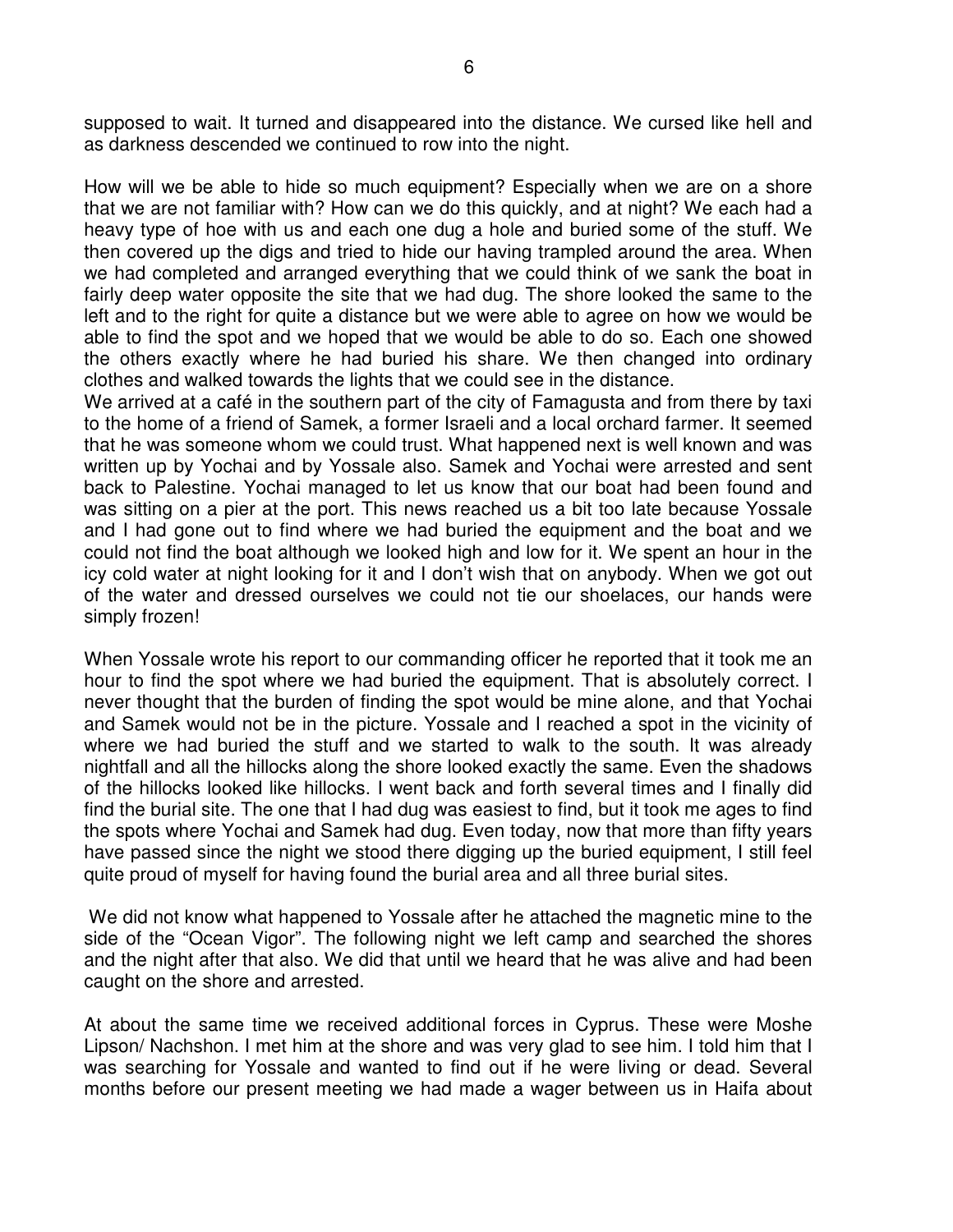stopping smoking for a year. The one who loses will buy the other one a Parker 51 pen. When I met Moshe on the beach I couldn't control myself and I lit a cigarette. Moshe lit one also a minute after I did, then he winked and said to me; "You lose." He was perfectly correct, maybe it was a photo finish, but I lit up first. I don't recall if I ever did honor that debt; I am truly sorry Moishe, but the time limit on that debt has run out.

I don't know what thoughts ran through Yossale's head when he was on the way to the ship. I waited for him to return and then I was to go out to the second ship. Then the two of us were to swim out to the destroyer. That was the plan. What optimism and what an example of not reading the map correctly! We also had not figured the distance to the "Ocean Vigor" correctly; it was four times the distance that we thought it should be. The shots that were fired suddenly and the sirens that started howling, the searchlights that were activated and the depth bombs that went off violently changed the peaceful and quiet scene that had reigned only moments before. We did not obey Yossale's admonishments and remained at the scene to see what would develop. Suddenly we heard a cry, Yos-ke and we gathered that he was swimming in our direction. We rowed towards the ship and we also yelled back to him. We rowed in circles and looked all over but could not find him. We were close to the ship and bullets were flying around us. We did not find him and despaired of doing so. As dawn was approaching we had to make our getaway so we retraced our strokes and headed south. When we were some distance away we heard a loud explosion. We understood that Yossale had succeeded in planting and setting off the mine, and we hoped that he was also swimming away from the ship in the direction of the shore somewhere.

We did as we were ordered to do in the case of being caught in broad daylight with no place to hide or to hide things. We threw everything that was with us into the sea. There were three of us; Matty, Raissa, who had accompanied Yossale when he bought the boat, and me. Matty, or Yoash Tzidon, who later on became a fighter pilot, an entrepreneur and a Member of the Knesset. Raissa was a nurse and later became Matty's wife. Raissa left us and returned to camp; she had a special pass and it was easy for her to get around. Matty and I reached the area of the famous orchard and hid till nightfall and then crossed the barbed wire fence and we were inside the camp. After Yossale escaped from jail I received orders to return to Palestine.

Yossele wrote about his escape in great detail. We for our part did our job of getting all the hardware into the jail and were able to give him the metal saws he wanted. The proof being that he did saw the bars and made his escape, as planned. Yossale gave me a detailed report to pass on to Yochai. I took the report, went to the camp shoerepairman and he put it into my shoe under one of the soles. That is how it did eventually get to Yochai and later on, into the book of the Palmach as an affidavit of this job.

I returned to Palestine in order to return to Cyprus with a fishing vessel, on which Yossale was to be brought back. I left Cyprus as an immigrant with a certificate that was granted each month by the British to a limited number of camp inmates. Once we got to Haifa I disappeared from the port area before I had to get onto the bus to Atlit, all this by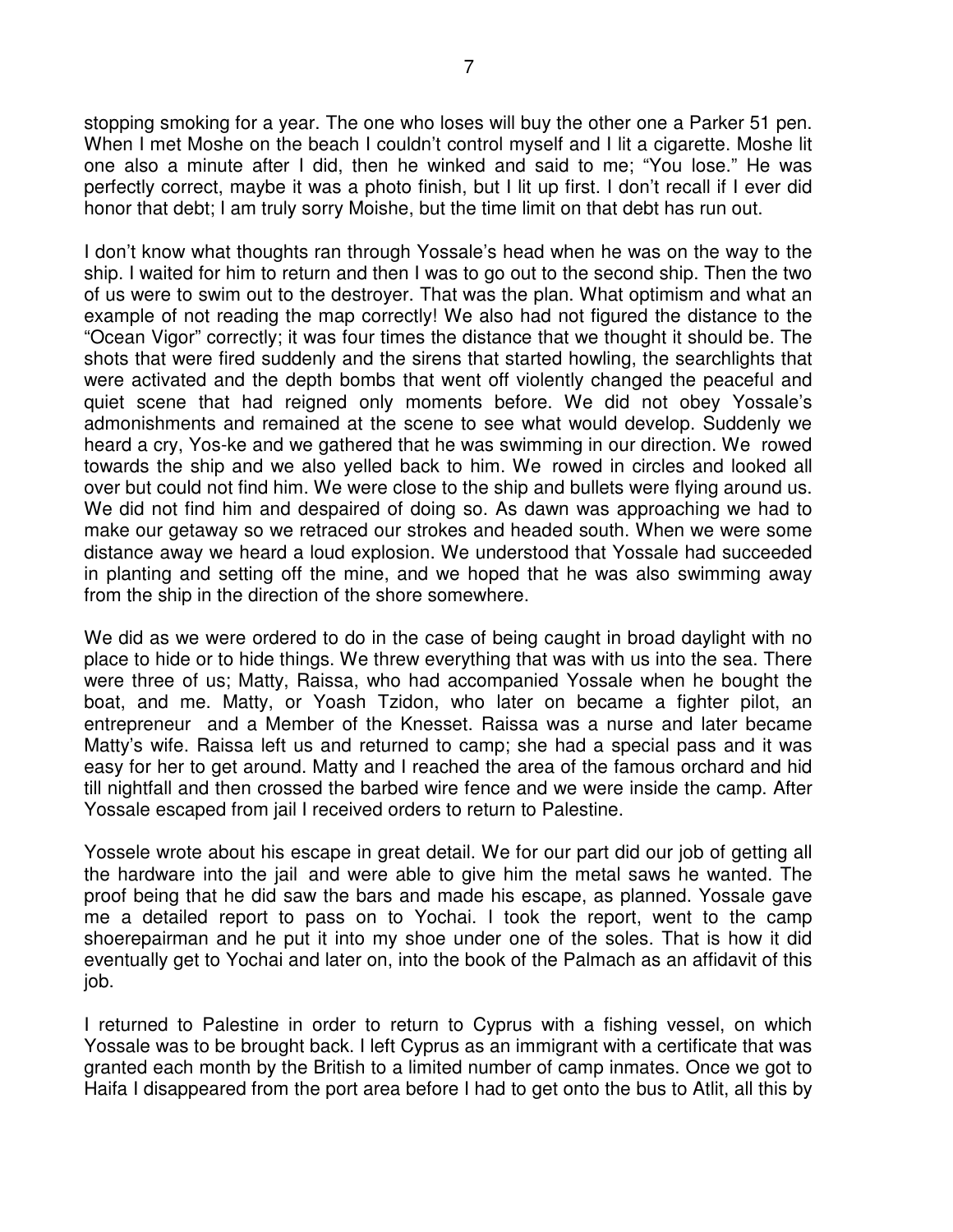joining a group of port workers that were leaving the area. I wasn't the first Palyamnik to make Aliya in this manner, but the Palyam authorities did not want to risk trying to get Yossale out of the port area in this same way.

The British considered Yossale to be an escaped terrorist and were looking for him assiduously. It was therefore decided to get him out the hard way. His looks were disguised within the camp and then he made his way across the barbed wire and out of the camp. Then he came onto the fishing vessel which I Came with. We had a very emotional reunion on the shore when we met, although at first I hardly recognized him. This time the boat was there and all went as planned.

Aliza was tired of all my "games" and tried to detach me from the special unit. In the summer of 1947 we decided to marry and we announced that to our families. I told Yochai also and he was glad to hear the news, congratulated me and granted me a special vacation. The exact date of the wedding was left open because we were waiting for Aliza's father to come from abroad**.** My vacation was only partly vacation because from time to time I would be called upon to make another trip to Cyprus and back. Yochai would always try to placate Aliza by promising her that "this was the last time". I don't recall how many times I made this trip but it was 'more than several'. Sometimes I would also make the return trip on the vessel, and at other times I would be sneaked into the camp and returned as an immigrant. During these trips I brought a good number of Palmach men into the camp but I don't remember all the names. I do remember Sara Yoffe and Moishale Klein, and there was also Check and Idel and many others. Much to Aliza's and her family's chagrin, this activity continued until the winter, almost until the UN resolution on the partition of Palestine.

#### **\*\*\*\*\***

In Jerusalem, reserve forces of the Palmach reorganized and a new battalion was established, the 6<sup>th.</sup>. There was great tension in the Yishuv (The Jewish Settlement in Palestine) and my friends in Jerusalem, all of whom had completed two years of service in the Palmach, asked me to join their unit. Among these was Moshe Wachman and there was also Rutha Krapovsky, whom I had known at Ein Harod. She later became Moshe's wife. I did want to join this unit and be together with my old friends so I asked Palyam headquarters if they would allow me to do so and received a temporary allowance to join them. I was put under my new commander,Jaques Tzvia and in the battalion commanded by Tzvika Zamir.

Aliza was also mobilized, but for some reason not to the Palmach but to the ground forces attached to the Jerusalem area. Each one of us was stuck into a different cubby hole and we did not get to see each other very frequently.

I was appointed responsible for the empty convoys returning to the lowlands from Jerusalem. They left from a spot near the Machane Yehuda market. Passenger convoys left from another area. I think that it was near the Tnuva center in the Geulah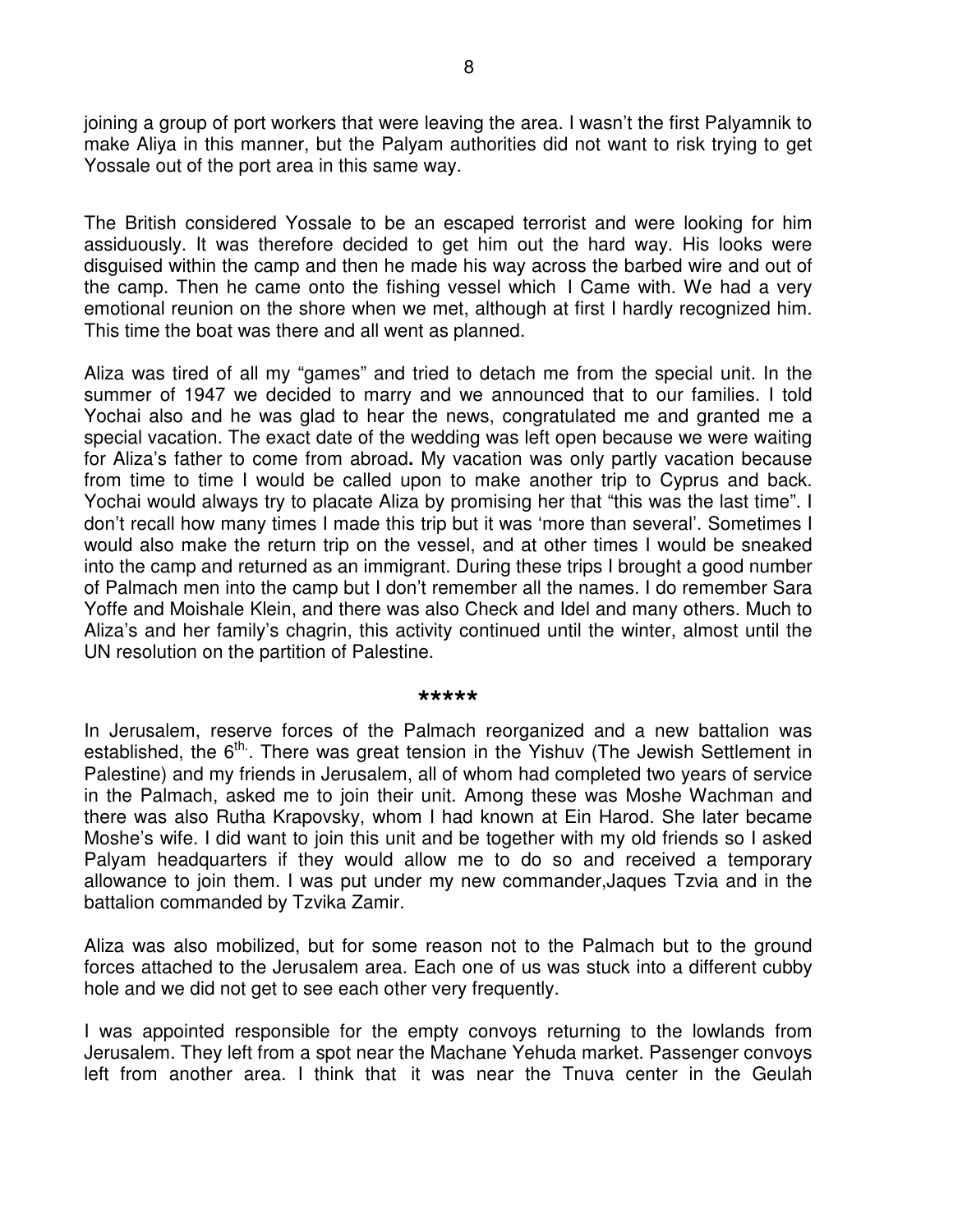neighborhood. There was tight coordination between the two and I am glad to say that it worked. Although I was in charge, I accompanied convoys also.

Sometime later, not long before the wedding, Aliza wrote in my notebook in a prominent spot; "Thursday, February 26<sup>th</sup>, tomorrow is Wedding Day. Don't forget to be back in Jerusalem by evening." Although I was very busy with my job of the Tel Aviv – Jerusalem convoys, I was at the same time interested and worried about what was happening elsewhere in the country. There was trouble at Neve Yaakov and Atarot north of Jerusalem, and at the Dead Sea in the east and at Gush Etzion in the south. One of the severest blows that was dealt our battalion was the loss of the 35 men on their way to Gush Etzion.

We had waited a long time for our marriage. First, we had waited for Aliza's father to arrive from his home in Aden. We had been very worried when we heard that things there were very unsettled after the decision on partition. There were riots and stores were burned and Jews were killed. When I read what the Governor General there wrote the British Government about what had gone on there it was very nerve-wracking. My future father-in-law was a lawyer in that city as was his father before him. He was in the employ of a rich Jew there, Moshe Benin. He was finally able to leave thanks to the assistance he received from the government and after numerous difficulties he finally managed to arrive in Israel, together with his wife.

There was also the problem of arriving to Jerusalem with one of the convoys. The wedding finally took place on Friday in the courtyard of the house in which Aliza's family lived, at 22 Yona Street. It was a small gathering, and as the joke has it, someone had to go out into the street to find a tenth man for the minyan. We rented a room somewhere between the Machane Yehuda market and Bezalel Street. Our rent payment also allowed us to heat water in the kitchen. We did not even dream of a honeymoon. We went straight back to our jobs the following day.

Our Headquarters was on the first floor of the building that housed all the national institutions. The Jewish Agency offices and Keren Hayesod offices and the Jewish National Fund were all housed there. I would be there often and we often met there. The 11<sup>th</sup> March was a day no different from all the others and I arrived at my office as usual. This was only two weeks after my marriage. This was the day when the National Institutions Building was blown up. Our little room was the closest one to where the car that held the bomb was situated when it blew off. To my enormous luck I got away with minor injuries; I had a cut over my right eye and my ears suffered from the explosion. We were sitting around the table when the bomb went off. I was sitting in a corner of the room on the side nearest the road, but at some distance from the window. Unfortunately, all the others received the full impact of the blast as they were sitting opposite the window. The room was utterly destroyed and the whole ceiling fell in. there was one big mess there and the work of removing the injured and the dead was difficult because of all the debris and the heavy cloud of dust that hung in the air.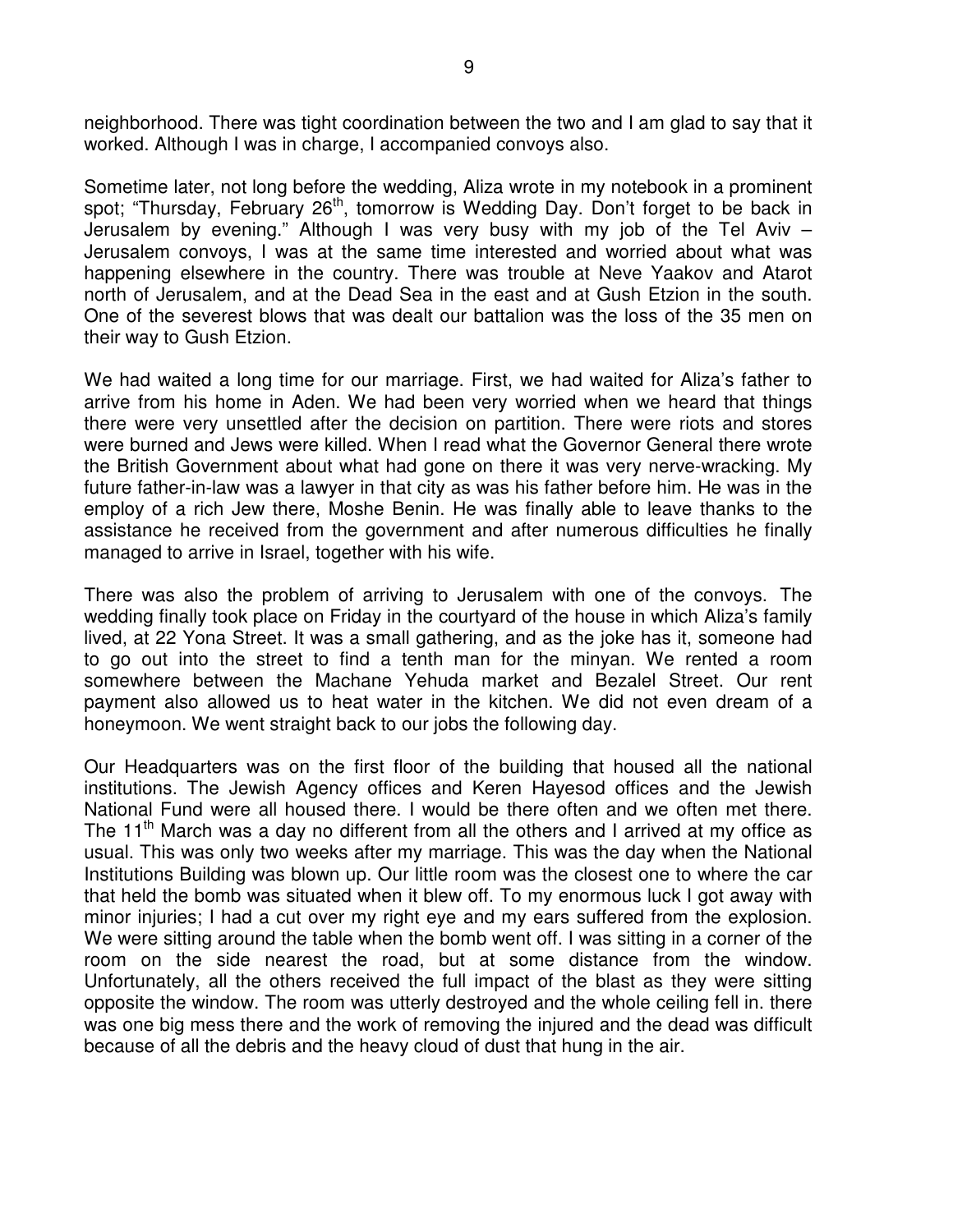Yossi Margalit, our supply officer, was killed on the spot. Yusfa, our driver and liaison person, was severely injured in his face. Little Yusfa, who had served with me in the Arab Company. I had a Matchless motorbike for my personal use, but since I did not know how to drive one, I had given it over to Yusfa. He in return, taught me how to drive it, but now it was also smashed. Rutha Krapovsky, Moshe Wachman's girlfriend was also wounded severely in her face, but she made a quick recovery and returned to work soon after the incident. Later she and Moshe married and she dragged him back to Ein Harod.

Opposite us, in the central part of the building, is where my father worked, in the Aliya Department of the Jewish Agency. The compression reached that area also and he was wounded. I saw him a bit later when they had dressed his wound and it was not so bad. I and a few others who were relatively lightly injured were treated on the spot and sent home.

### **\*\*\*\***

I have defined my injury as slight, but it had lasting effect and was nothing to boast about. First, my ear drum was injured and my hearing has been impaired ever since. Nothing has yet been invented that can help me on that score. Secondly, my eyesight is fine and if there is some decline in that field and I need the aid of spectacles it is only because of my age. However, since that explosion I have lost the ability to distinguish most colors, I am partly colorblind!! Some say that I am making up that story and maybe they are correct, but sometimes, after that explosion I told Aliza that I can't see the blue in her eyes.

Sometime before Purim I received an order to present myself at Palyam Headquarters. I took Aliza with me and we went to Tel Aviv. It looked to us like a city in another country… that talked about the country being at war. I was asked to leave Jerusalem and travel to the Europe in connection with Aliya. They left the decision to me and I, without hesitation thought that I had to remain in Jerusalem.

After a few days of relaxation in Tel Aviv I joined the operation, "Nachshon" and went to Hulda. I did not have an exact position or duty there and waited to be chosen to accompany a convoy. I returned to Jerusalem and told my commanding officers that I am remaining with the  $6<sup>th</sup>$  Battalion. I will not deny that as an experienced seaman I did have some trouble adjusting to the dry land units of the Palmach. My commanders also had difficulty with me. After all I was a naval officer, and an officer is an officer. I was jealous of my friends in the Palmach who had received training in commanding men and in commanding units in action. Jerusalem was under siege and there was no coming and going. The main effort was in the fight to keep the road open. I during this period was a sort of jack-of-all-trades and had no specific command to return to. Sometimes I was sent to support one action and sometimes to some other front. That is how things went with me until the first lull in the fighting, and the clearing of the road to Jerusalem. After that I was allowed to leave.

I went to Tel Aviv and after having served four years in the underground movement I transferred over to the Israel Defense Forces. Aliza and I both appeared at the Navy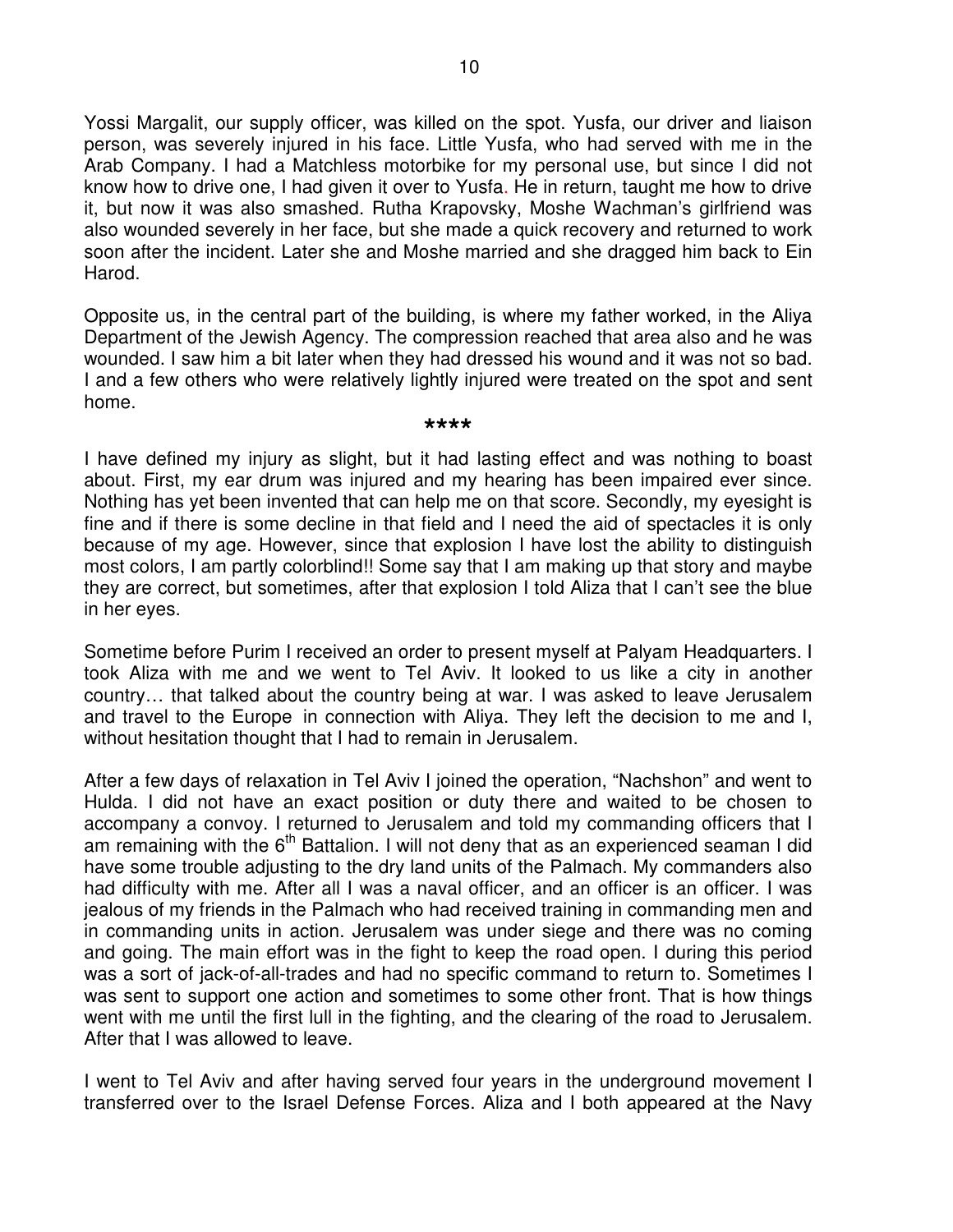Headquarters at San Remo and asked to be assigned to a vessel; the two of us on the same vessel. Our request was not granted and we were assigned to two different ships. Aliza was sent to be a secretary on the "Eilat", the A-16 (in earlier times this had been "The Jewish State"), and the ship commander was Yoske Almog. The ship was on active duty and was at that moment anchored in Tel Aviv. I was sent to Haifa and assigned to be Communications and Navigation Officer on the naval ship K-20, (formerly the "Hagana"), under the command of Moshe Rabinovitch and later Moka Limon. The ship had been anchored in a corner of the harbor where all the captured Aliya Bet ships were held and that was known as the "Shadow Fleet". It was readied for active service in a very short time.

-------------------------------

A brief summary of my 18 years of service in the navy, during the years 1948-1966 follows:

**1948-1950**: Communications Officer on the K-20; Communications Officer on the M-17 "HaPortzim", under the command of Zeev Hillel; Chief Training Officer at the Training Base at Bat Galim "M.H.M." under the command of David Ofer; Second in Command of the K-24 (the "Ben Hecht") under the command of Naftali Rosen; Assistant to the Chief of Training in Navy Headquarters under the command of Paul Shulman and Shmuel Tankus. During this period I was sent on special civilian missions from time to time, such as smuggling immigrants out of the camps in Cyprus or bringing immigrants from Bulgaria on the Bulgarian merchant ship "Bulgaria".

**1950-1955**: Two years of study at the Haifa Technion in the Faculty of mechanical Engineering, and following that two more years of follow–up studies at the University of Michigan in the US. This led to receiving a degrees in(Marine) Naval Architecture and in Mechanical Engineering. When my studies were over I was sent to receive practical training at the Higgins Shipyards at New Orleans.

**1955-1958**: I worked as an engineer in the Engineering Department of the navy under the command of Avraham Zakai. This later became the Logistics Department under the command of Aryeh Kaplan (Kipi). From 1956 I served as Head of the Planning Department where I relieved Commander Ben Eliyahu, who had been sent to Euorope. (אני כתבתי באורגינל חו"ל. הוא נישלח לאיטליה. לכן תיקנתי אירופה במקום לגולה)

**1958**: I was a student in an advanced course (for command officers) under the command of Shlomo Er'el. During this course I was taken out to jointhe mission of the Commander In Chief of the Navy, Shmuel Tankus and Yossale Dror whose purpose was to procure submarines.

**1958-1960**: Head of the technical crew (or commission) for the procurement and repair of the first submarines, "Tanin" and "Rahav" in England.

**1960-1962**: Senior Technical Officer for submarines and later responsible for the Overhaul to the "Tanin" in the naval shipyards. This job earned the shipyard the prodigious "Kaplan Prize" (a prize given for work well-done).